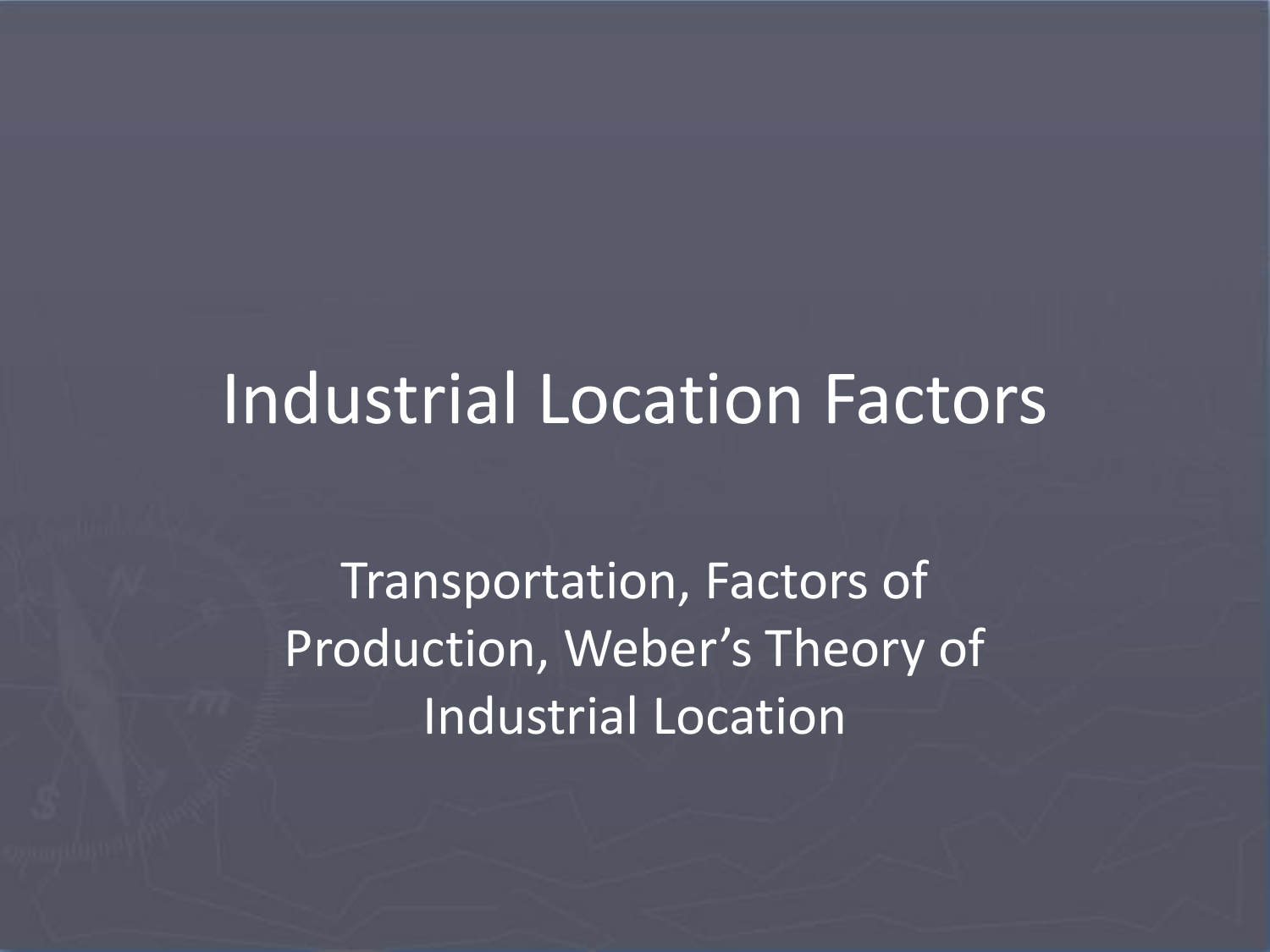### Warm-Up

• List 5 factors that will influence where a business decides to be located.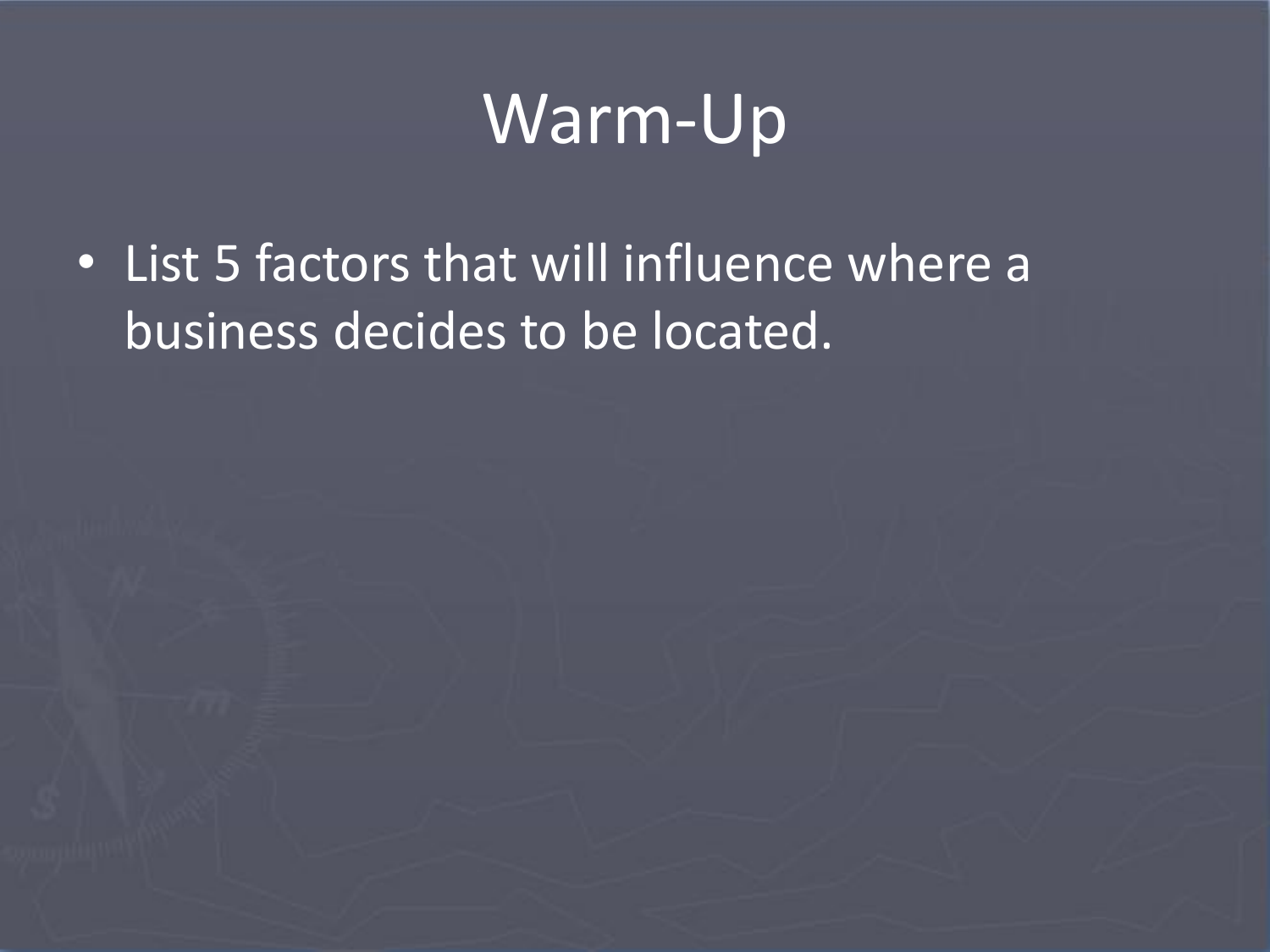# Types of Industries

- Bulk-Reducing **Industry** 
	- Industry in which inputs weigh more than the final product
- Bulk-Gaining Industry
	- Making something that gains volume or weight during production



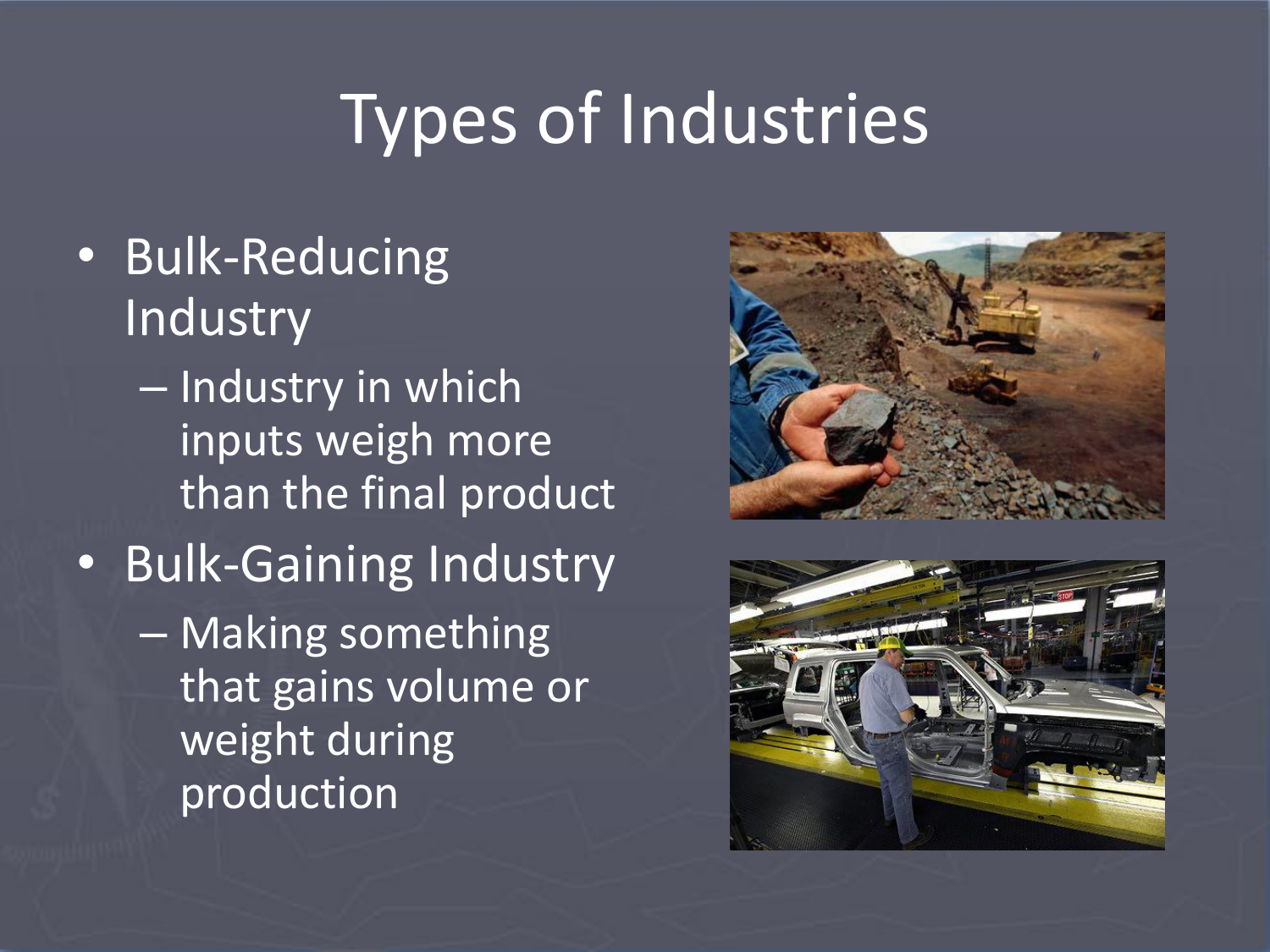#### Transportation defined

- The movement of materials from one place to another
	- Key factor in determining why industries locate in particular places
		- Businesses trying to minimize costs

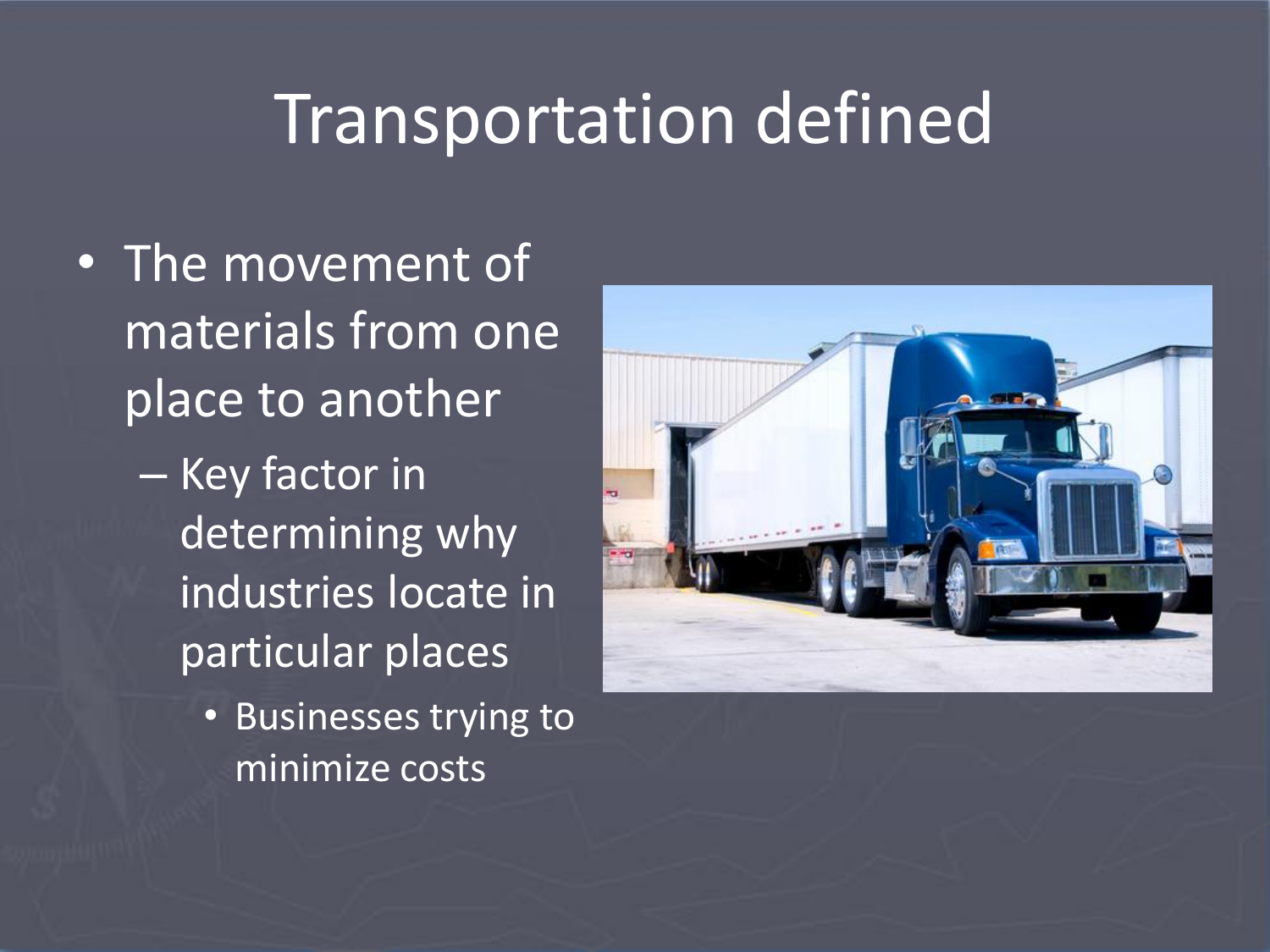# Types of Transportation

- Truck short-distance, best for one-day delivery
- Train Longer distance, no need for stops
- Ship Low cost, crosscontinental
- Air High cost, for small, high-value packages
- Pipeline Used to transport liquids and gasses



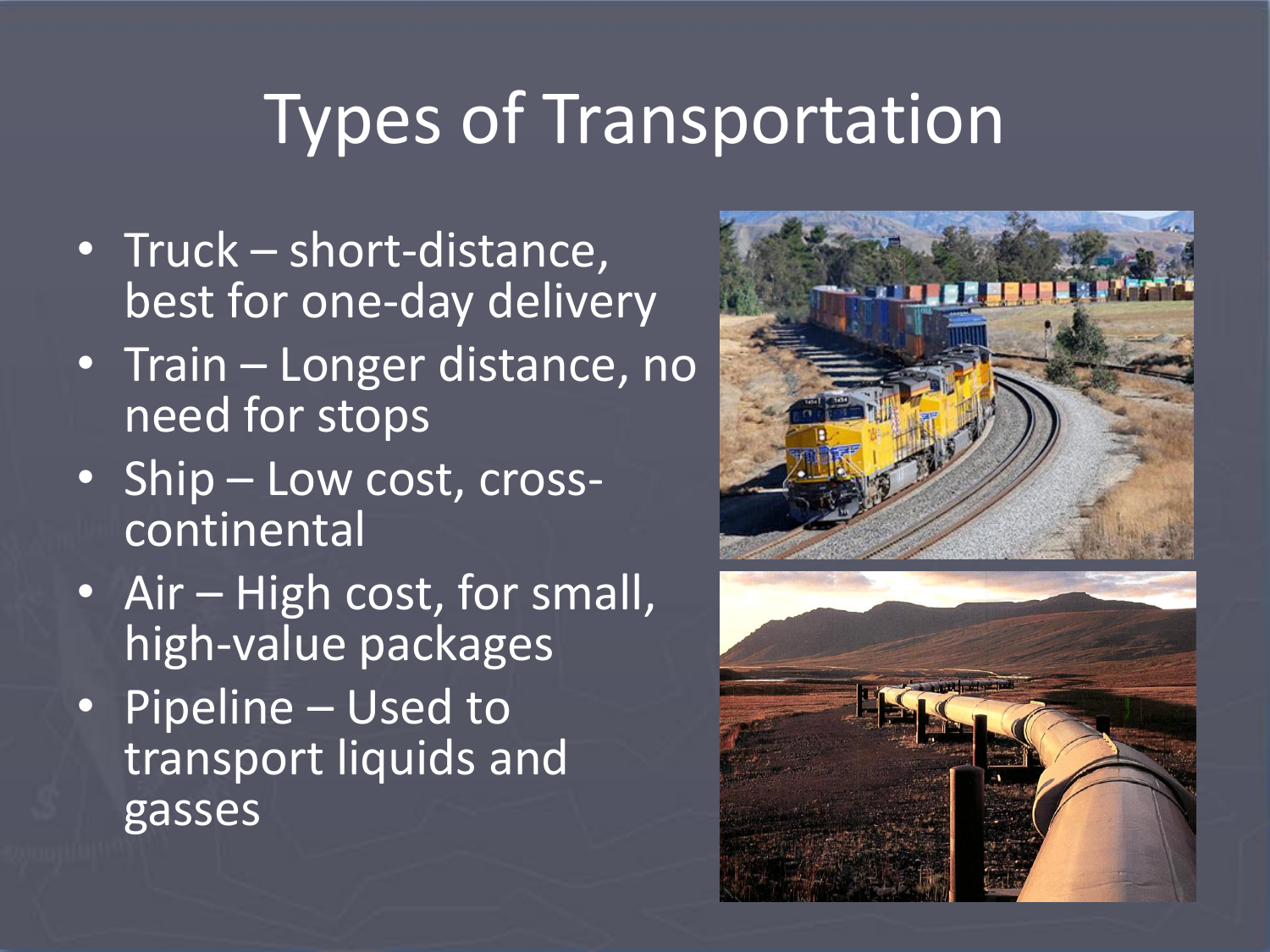# Factors of Production

- The unique characteristics of a location
	- Land
		- The need for easy access to larger areas of land or transportation networks
	- Labor
		- Need to have access to large amount of workers
			- Skilled or unskilled determines location in MDCs or LDCs
	- Capital
		- The machines and ideas used to come up with ideas for products

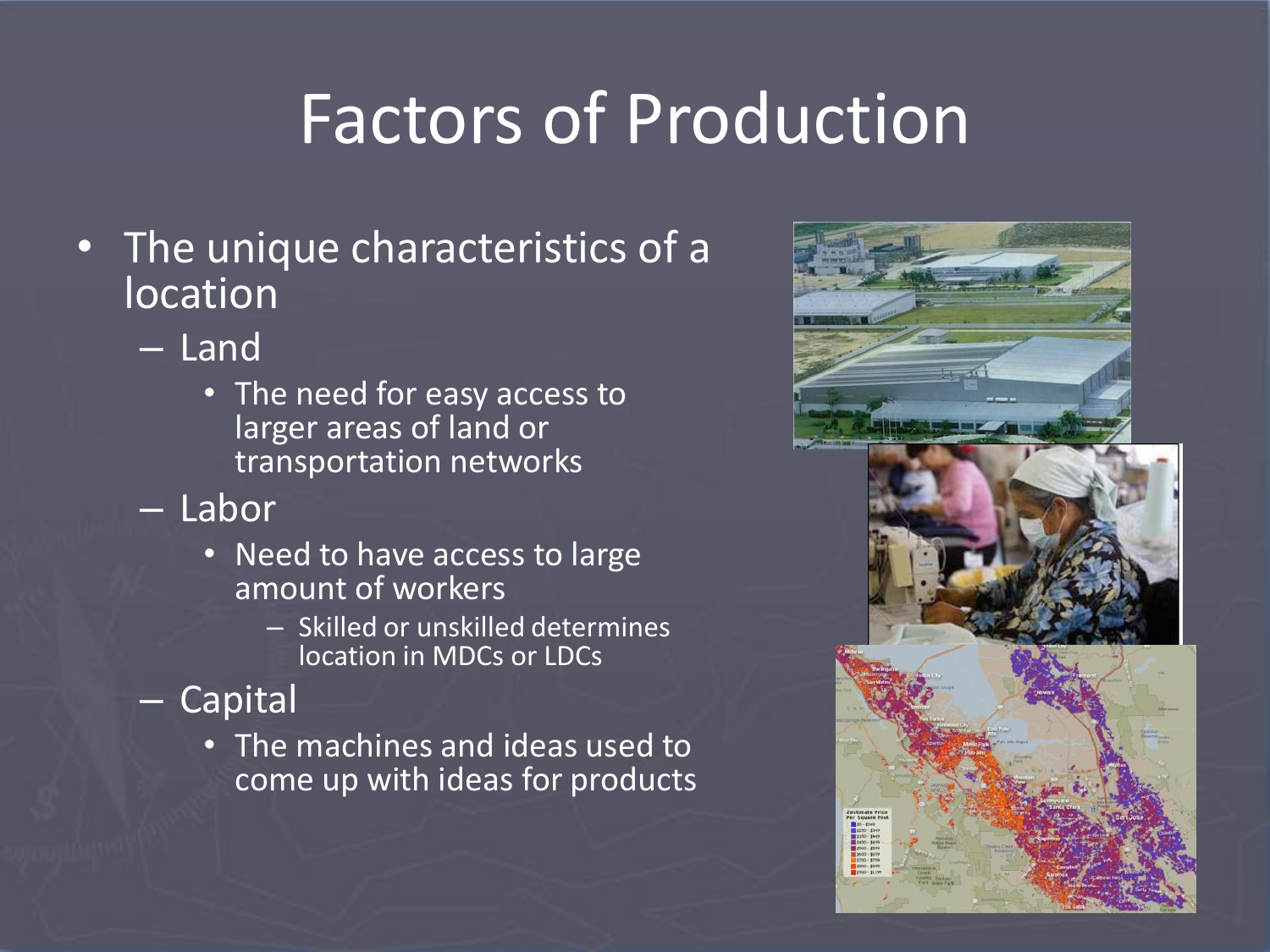#### Weber's Theory of Industrial Location

- Theory that tries to explain why industries locate where they do
	- Need to be close to three factors of production
	- Trying to limit costs as much as possible
	- Bulk-Reducing industries normally located closer to production centers, Bulk-Gaining industries closer to markets